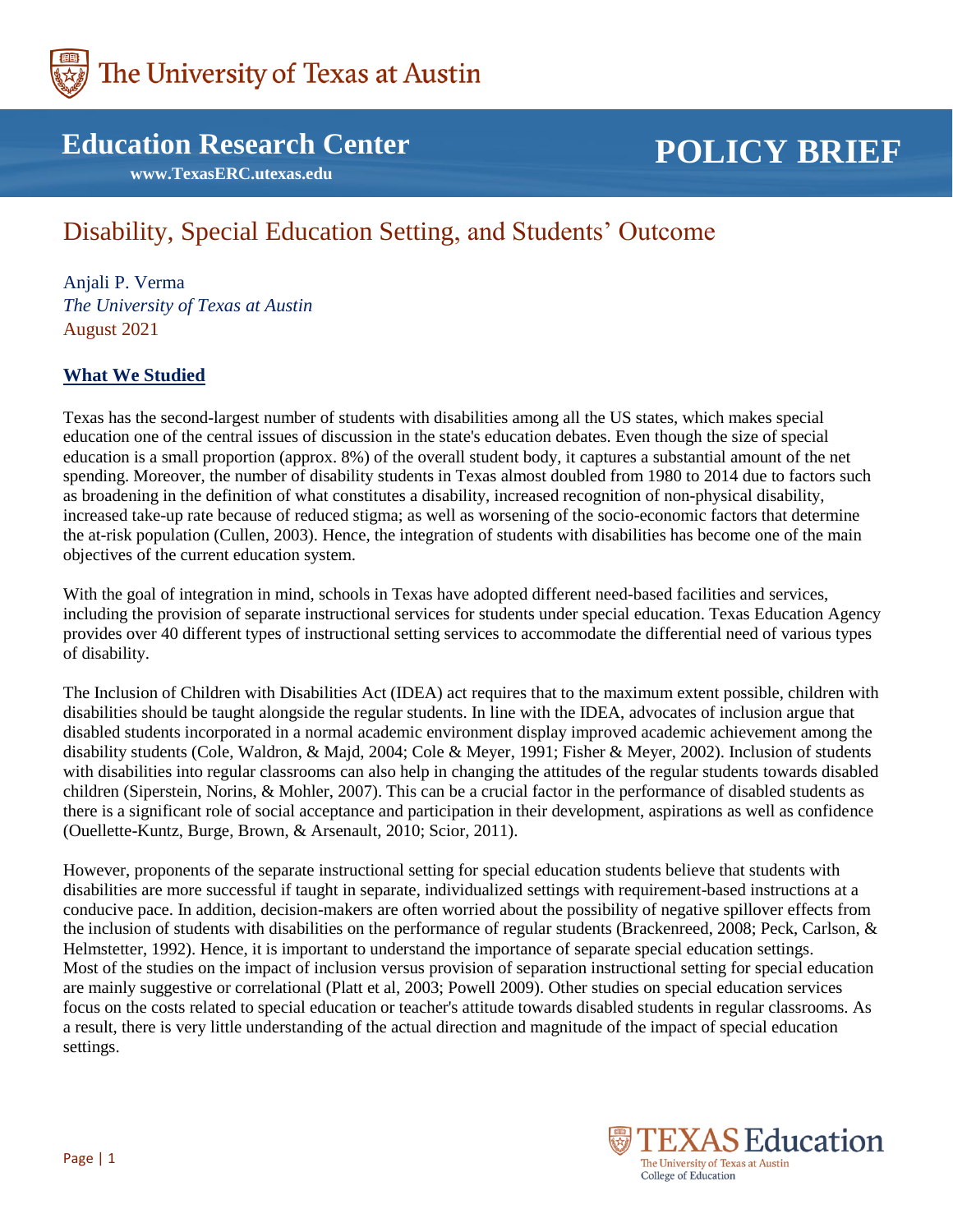One of the main reasons for the lack of good causal evidence on this topic is that the movement of students into or out of a special education setting is not random. Students who are eligible for special education are in many unobserved ways inherently different from the students who are not. Hence, one cannot directly compare students in special education to students who are not in special education. It will be equally misleading to compare the students before and after they move into/out of special education as changes in their status is endogenous to changes in the ability/need of the individual.

This project overcomes these challenges and estimates the role of special education in affecting a student's outcomes. To establish causality and eliminate the stated endogeneity issue, the analysis uses a plausibly exogenous policy change that induced variation across the school districts in Texas in their incentives to categorize or enroll a marginal student (those with less severe disability conditions) under special education.

## **How We Analyzed the Data**

The study uses Texas state administrative data of all students in the Texas public system from 2001-2012. This data provides longitudinal student-level data for the entire population of students in the Texas public education system. Texas Education Agency (TEA) data provides detailed records for K-12 students - including information on student's demographic characteristics and academic characteristics. In addition, this data provides detailed yearly information on a student's disability status, as well as the type of classroom instructional setting provided to the students.

The empirical design of the paper relies on utilizing incentive variation across school districts in Texas to assign or enroll a student under special education. Non-physical disabilities that are less severe (such as learning disabilities), are not very straightforward to categorize. Hence, they leave room for discretionary decisions on the categorization of students as being eligible for special education. In light of this, if districts differ in their incentives to enroll students under special education versus not, this could lead to over or under-enrollment of students with a disability under special education. To proxy this, the project uses a policy change in the District Performance Level Criteria in Texas. In 2004, Texas added a criterion in the district's performance indicator that was based on the percentage of students enrolled under special education. School districts with 8.5% or lower percentage of special education proportion would be in the highest performance category, those between  $8.5 - 11$  % in the second-highest, 11.1-16 % in the thirdhighest, and those with above 16 percent in the worst category.

Even though the criterion was a performance indicator for districts, they could be scrutinized more closely if they went over the rate. For example, school districts could face a detailed review and intervention from the state if they were flagged for having a high number of students in special education programs. As a result, for school districts above the cutoff, this policy provided incentives to lower the enrollment of students into special education.

Federal law requires schools to provide everyone who qualifies for special education services with accommodations, without a limit on the percentage or number of students who can receive such support. Even though Texas did not limit the number of disabled students on paper, tying performance indicators of school districts to the percentage of special education can potentially incentivize school districts to restrict or alter the categorization of some of the students, especially those with non-obvious disability conditions. In turn, this can lead to a change in the type of instructional setting assigned to a student.

Based on their initial percentage of special education students before the criteria came into place, school districts vary in their degree of incentive to lower the percentage of disability students. Districts with a higher propensity of special students before the policy are likely to have a larger decline in students under special education, as they now need to reduce the proportion of Special Ed students to meet the criteria. On the other hand, districts that are below the cutoff do not have any incentive to change to meet the criteria and hence, can serve as a good control group. Utilizing this variation in the propensity to lower the percentage of special education enrollment, this study compares students in the 'districts above cutoff' to those in the 'districts below cutoff', before (2001-2004) and after (2005-2012) the change in the criteria. In addition, time fixed effects and district fixed effects are included to eliminate any change in the outcome

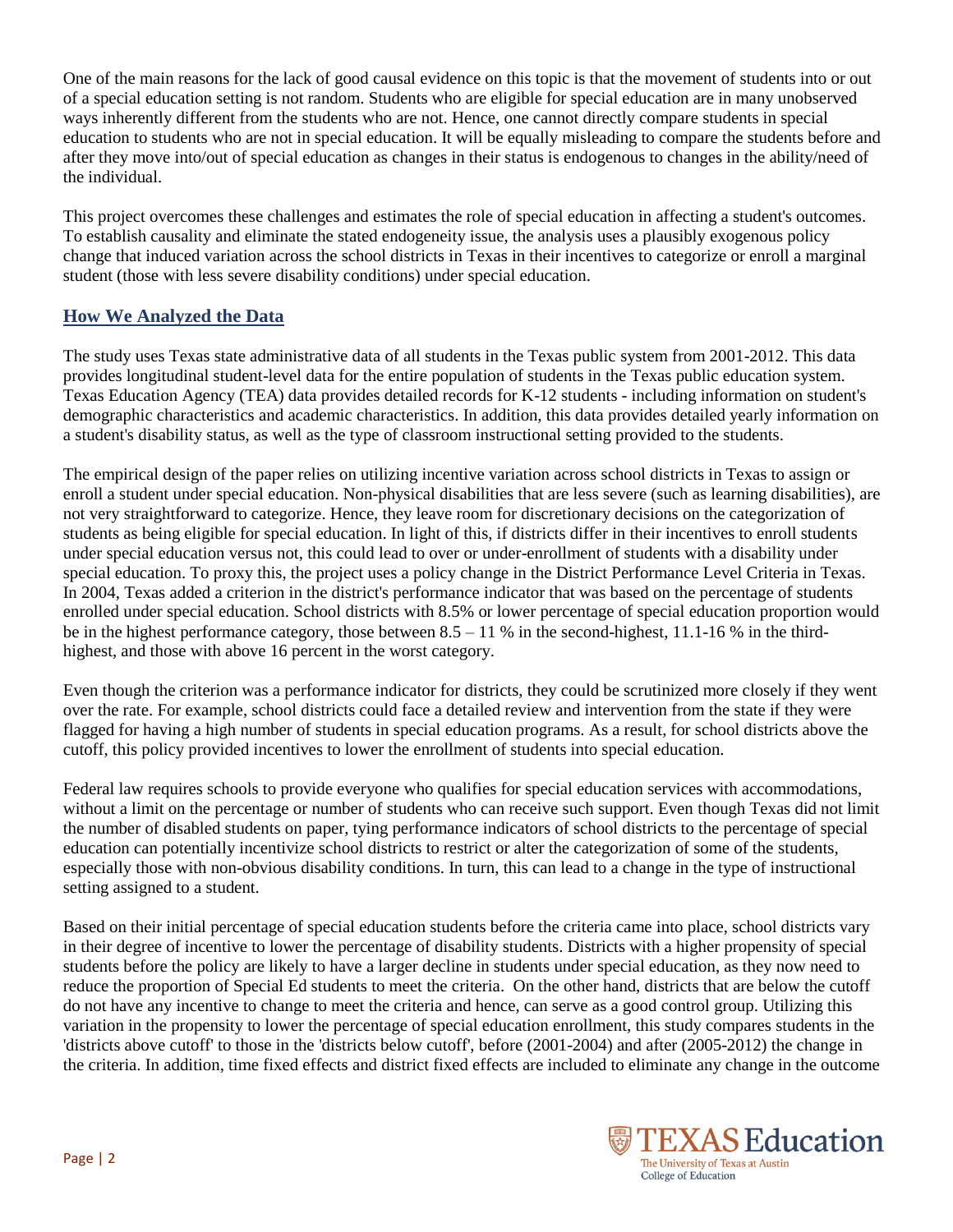that arises due to changes that are common across the districts over time, as well as due to differences in district characteristics that are fixed over time.

#### **What We Discovered**

To begin with, it is important to understand whether the policy had any impact on the proportion of students classified as special education. To understand this, schools are grouped into 'districts above cutoff' and 'districts below cutoff' based on the percentage of students enrolled under special education in 2004 i.e. the year before the policy change. Next, using this categorization, the average percentage of special education enrollment is plotted for each year from 2001 to 2012. Figure 1 shows that before the policy change in 2005, 'districts above cutoff' and 'districts below cutoff' did not see any significant changes in their proportion of special education students. However, after the policy (2005 onwards), there was a large steep decline in the percentage of special education students in the treated districts i.e. districts above the cutoff value of 8.5 percent.



*Figure 1. Shows the percentage of students classified under special education for districts above the cutoff and districts above the cutoff, between 2001 and 2012.* 

In contrast, no similar pattern is observed for districts below the cutoff where the trend is almost flat both before and after the policy change, as expected. This serves as first-stage evidence that the policy change induced an exogenous variation in the proportion of students receiving special education based on a districts' initial level.

Using this as the identifying variation, the project then analyzes the impact of the policy on students' high school graduation. Research shows that high school graduates fare substantially better than their peers do on a variety of economic outcomes. Hence, high school graduation is an important determinant of long-run earning potentials. The mean high school graduation rate in the sample is 76 percent. Results show that students in the above-cutoff districts (treated group) have a lower likelihood to graduate from high school after the policy as compared to students in the below-cutoff districts (control group). Estimates in Table 1 show the estimates corresponding to this result. Results show that on average, the policy led to a 3.17 percent point (4 percent) lower graduation rate in above-cutoff districts.

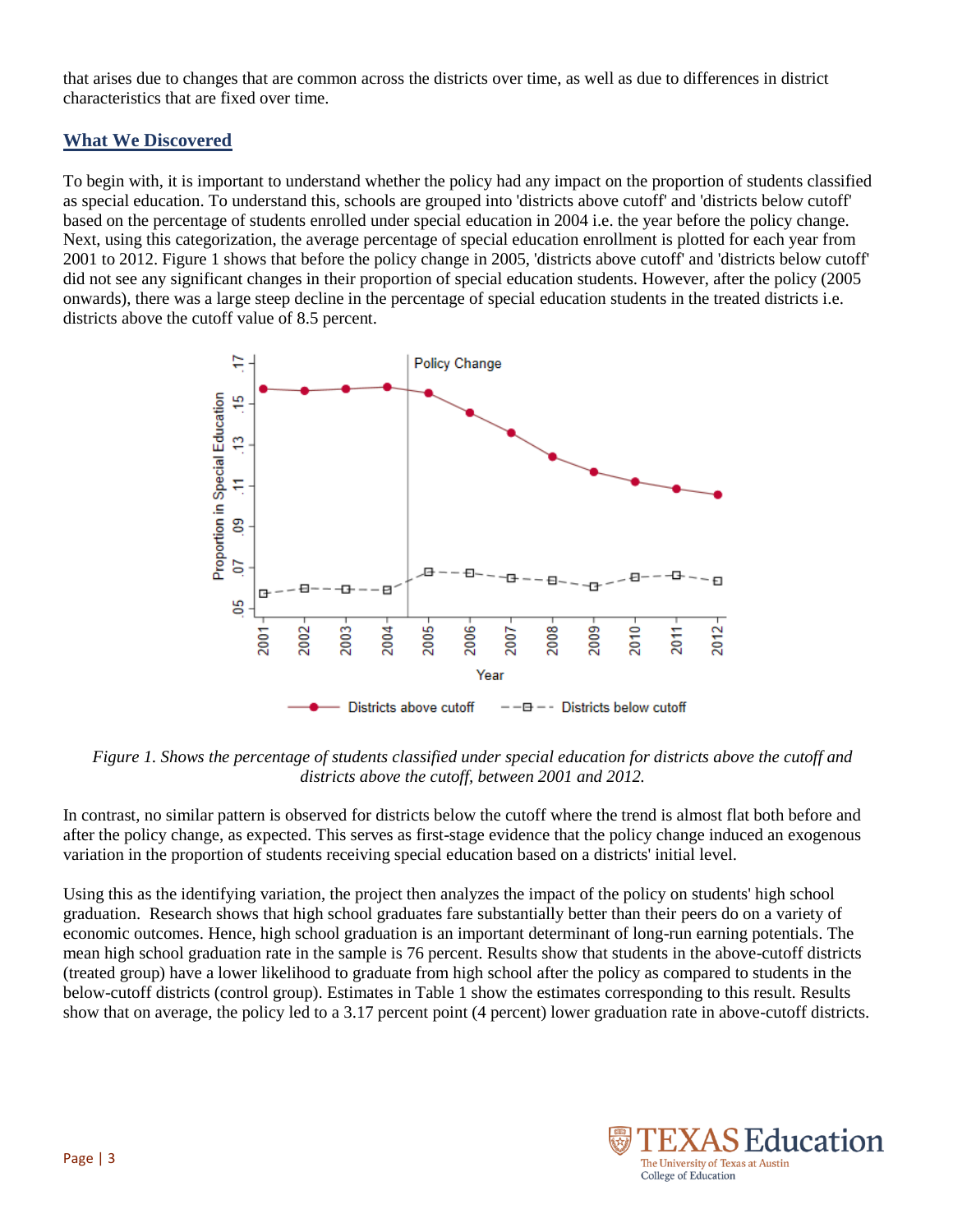|                                                  | Impact on High School Graduation |                         |
|--------------------------------------------------|----------------------------------|-------------------------|
|                                                  | (1)                              | $\omega$                |
| Above Cutoff $\times$ Post Period                | $-0.0317***$<br>(0.004)          | $-0.0312***$<br>(0.004) |
| Mean of Dep Var<br><b>Observations</b>           | 0.76<br>4,073,707                | 0.76<br>4,073,707       |
| Treatment and post dummy<br>Demographic controls | Yes                              | Yes<br>Yes              |

*Table 1: Table shows the impact of the policy on average High School Graduation*

Lastly, an event-study analysis is conducted to get a better picture of the magnitude of the impact by the duration of exposure to the policy. In Figure 2, each point shows the impact of the policy on average graduation rates for the labeled year relative to 2004. The X-axis denotes the year in which a student entered high school (grade 9th) and hence represents the duration of exposure to the policy. For example, students who entered grade 9th in 2005 have 4 years of exposure to the policy before graduation, whereas students who entered grade 9th in 2009 have 8 years of exposure to the policy. The figure shows a larger and larger negative impact as we go further along the x-axis. This means that the longer is the duration of exposure to the policy, the worse is the impact on high school graduation (lower graduation rates).



Year when student entered grade 9th

*Figure.2: Event study analysis of the impact of the policy on high school graduation rate.*

Two potential channels can drive the decline in average high school graduation rates: 1) reduced access to special education services for students with a disability or 2) negative spillover on regular students due to increased proportion of students with disabilities in regular instructional settings. However, students with mild disabilities already spend a majority of their daytime in a regular classroom. Hence, these effects are unlikely to be primarily driven by the negative spillover on regular students. Hence, it is more likely that the reductions are mainly driven by the negative effect on students with mild disabilities who now have lower access to special education.

#### **Discussion/Policy Recommendations**

Texas public schools are dedicated to providing quality education for all children, including those with special needs who require specialized services, support, and programs to meet their educational potential. Special education students are among some of the most vulnerable children in public schools. For Texas in particular, where the number of